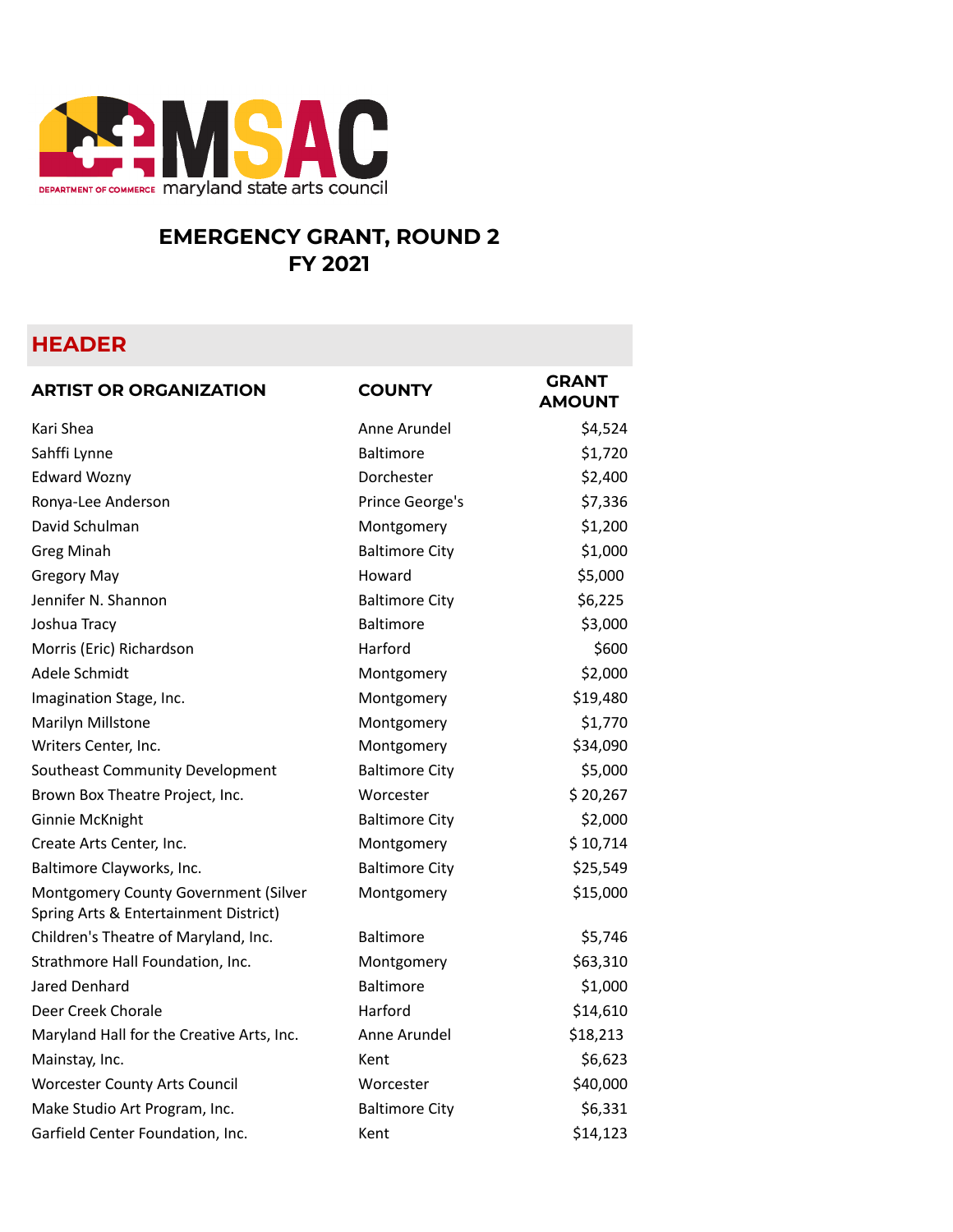| Ned Balbo                                                                   | <b>Baltimore</b>      | \$1,700    |
|-----------------------------------------------------------------------------|-----------------------|------------|
| Erick Sahler                                                                | Wicomico              | \$8,209    |
| Children's Theatre of Annapolis, Inc.                                       | Anne Arundel          | \$10,714   |
| Institute of Musical Traditions, Inc.                                       | Montgomery            | \$1,948    |
| Handel Choir of Baltimore, Inc.                                             | <b>Baltimore</b>      | \$5,600    |
| Columbia Orchestra of Howard County                                         | Howard                | \$1,899    |
| Denise Schneider                                                            | <b>Baltimore</b>      | \$2,200    |
| Interact Story Theatre Education Association,<br>Inc.                       | Montgomery            | \$4,870    |
| <b>Melanie Figg</b>                                                         | Montgomery            | \$7,500    |
| Kent Cultural Alliance                                                      | Kent                  | \$30,000   |
| Puppet Co.                                                                  | Montgomery            | \$20,941   |
| Don J. Johns                                                                | Prince George's       | \$10,000   |
| Jeffrey Auxer                                                               | Worcester             | \$2,250    |
| Clancy Works, Inc.                                                          | Montgomery            | \$19,480   |
| <b>Baltimore Theatre Project</b>                                            | <b>Baltimore City</b> | \$24,349   |
| Glen Echo Park Partnership for Arts and<br>Culture, Inc.                    | Montgomery            | \$14,610   |
| Marc Nobleman                                                               | Montgomery            | \$7,275    |
| Sutradhar Institute of Dance & Related Arts                                 | Montgomery            | \$28,862   |
| Nathan Bergman                                                              | Montgomery            | \$6,000    |
| Antonio McAfee                                                              | <b>Baltimore City</b> | \$4,380    |
| <b>Olney Theatre Corporation</b>                                            | Montgomery            | \$38,960   |
| Open Space Arts Organization, Inc.                                          | <b>Baltimore</b>      | \$3,652.00 |
| John Christopher Urquiaga                                                   | Montgomery            | \$3,000    |
| Performing Arts Association of Linthicum/<br><b>Maryland Concert Series</b> | Anne Arundel          | \$2,644    |
| Montgomery County - Wheaton Arts &<br><b>Entertainment District</b>         | Montgomery            | \$15,000   |
| Towson University Public Media, Inc.                                        | Baltimore             | \$14,610   |
| <b>Chestertown RiverArts</b>                                                | Kent                  | \$9,740    |
| Hippodrome Foundation, Inc.                                                 | <b>Baltimore City</b> | \$9,825    |
| Arnold d'Epagnier                                                           | Montgomery            | \$5,640    |
| Round House Theatre, Inc.                                                   | Montgomery            | \$20,161   |
| <b>Carroll County Arts Council</b>                                          | Carroll               | \$50,000   |
| OuterArts Maryland, Inc.                                                    | Kent                  | \$24,350   |
| Melissa Li                                                                  | <b>Baltimore City</b> | \$5,000    |
| <b>Cumberland Theatre</b>                                                   | Alleghany             | \$11,688   |
| Justice Arts Coalition Inc                                                  | Montgomery            | \$1,948    |
| New Orchestra of Washington, Inc.                                           | Montgomery            | \$7,792    |
| Annapolis Opera Company                                                     | Anne Arundel          | \$5,064    |
| Tobechi Onuoha                                                              | Prince George's       | \$2,000    |
| Garrett Lakes Arts Festival, Inc.                                           | Garrett               | \$3,409    |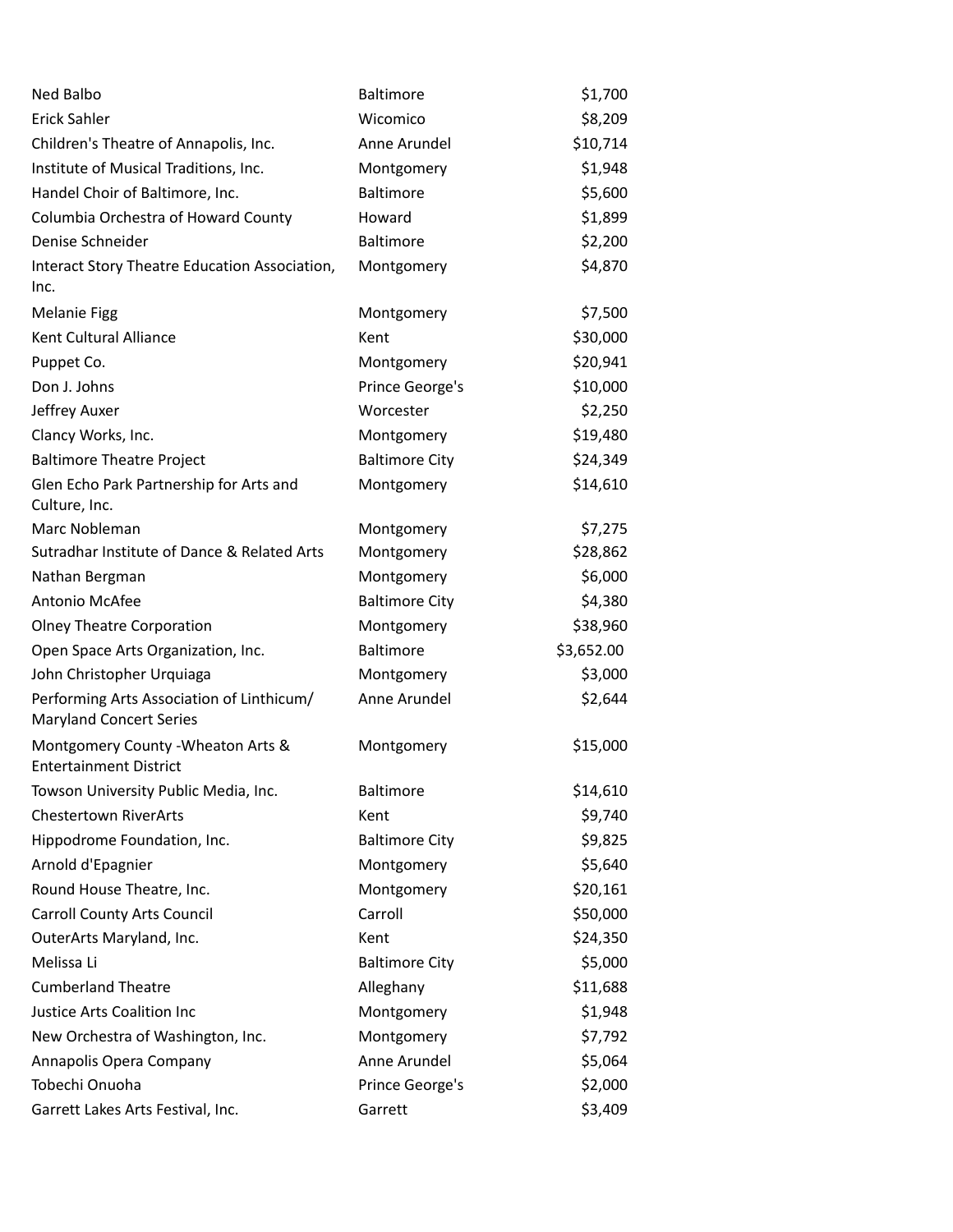| Anna Pasqualucci                                                        | Anne Arundel            | \$1,500  |
|-------------------------------------------------------------------------|-------------------------|----------|
| <b>Bach Concert Series</b>                                              | <b>Baltimore City</b>   | \$14,610 |
| National Philharmonic Orchestra & Chorale of<br>Montgomery County, Inc. | Montgomery              | \$34,455 |
| <b>Bay Country Chorus</b>                                               | Talbot                  | \$974    |
| Columbia Center for Theatrical Arts, Inc.                               | Howard                  | \$22,960 |
| <b>Washington County Arts Council</b>                                   | Washington              | \$50,000 |
| Linda Jacobson                                                          | Baltimore               | \$930    |
| The Art Glass Center, Glen Echo Incorporated                            | Montgomery              | \$5,206  |
| Stephen Bloom                                                           | Montgomery              | \$7,000  |
| The Frederick Children's Chorus, Inc.                                   | Frederick               | \$4,870  |
| Allegany Arts Council                                                   | Allegany                | \$50,000 |
| <b>Molly Moores</b>                                                     | <b>Baltimore City</b>   | \$2,000  |
| Katherine Billingsley                                                   | <b>Baltimore</b>        | \$2,250  |
| Alan Blackman                                                           | <b>Baltimore City</b>   | \$7,000  |
| Wide Angle Youth Media                                                  | <b>Baltimore City</b>   | \$17,775 |
| Commissioners of Leonardtown, on behalf of<br>St. Mary's County         | St. Mary's              | \$3,056  |
| Dawn Hall                                                               | Montgomery              | \$2,000  |
| Gedalia Vera                                                            | Montgomery              | \$2,100  |
| Alfred Tyrone DeMartino                                                 | Alleghany               | \$3,395  |
| Jayamangala, Inc.                                                       | Montgomery              | \$1,655  |
| Annapolis Summer Garden Theatre, Inc.                                   | Anne Arundel            | \$14,610 |
| Single Carrot Theatre                                                   | <b>Baltimore City</b>   | \$34,958 |
| <b>Tyler Buisch</b>                                                     | Howard                  | \$5,000  |
| The Everyman Theatre, Incorporated                                      | <b>Baltimore City</b>   | \$24,350 |
| Baltimore Concert Opera, Inc.                                           | <b>Baltimore City</b>   | \$14,610 |
| Adventure Theatre, Inc.                                                 | Montgomery              | \$48,699 |
| The Dance Exchange, Inc.                                                | Montgomery              | \$36,525 |
| Arts Council of Anne Arundel County                                     | Anne Arundel            | \$50,000 |
| Peace Mountain Theatre Company                                          | Montgomery              | \$2,629  |
| Docs in Progress, Inc.                                                  | Montgomery              | \$12,662 |
| <b>Fredy Granillo</b>                                                   | Kent                    | \$2,000  |
| Taha Heidari                                                            | <b>Baltimore City</b>   | \$3,300  |
| Amy Reid                                                                | <b>Baltimore City</b>   | \$1,700  |
| <b>Tedrick Bonds</b>                                                    | Prince George's         | \$10,000 |
| <b>Baltimore County Arts Guild</b>                                      | <b>Baltimore County</b> | \$15,000 |
| Ariel Mendez                                                            | Montgomery              | \$3,000  |
| Jenna Gianni                                                            | Frederick               | \$2,650  |
| Mind on Fire                                                            | <b>Baltimore City</b>   | \$2,215  |
| Crisfield Arts & Entertainment District Project                         | Somerset                | \$15,000 |
| Simone Baron                                                            | Montgomery              | \$6,000  |
| Nistha Raj                                                              | Montgomery              | \$7,500  |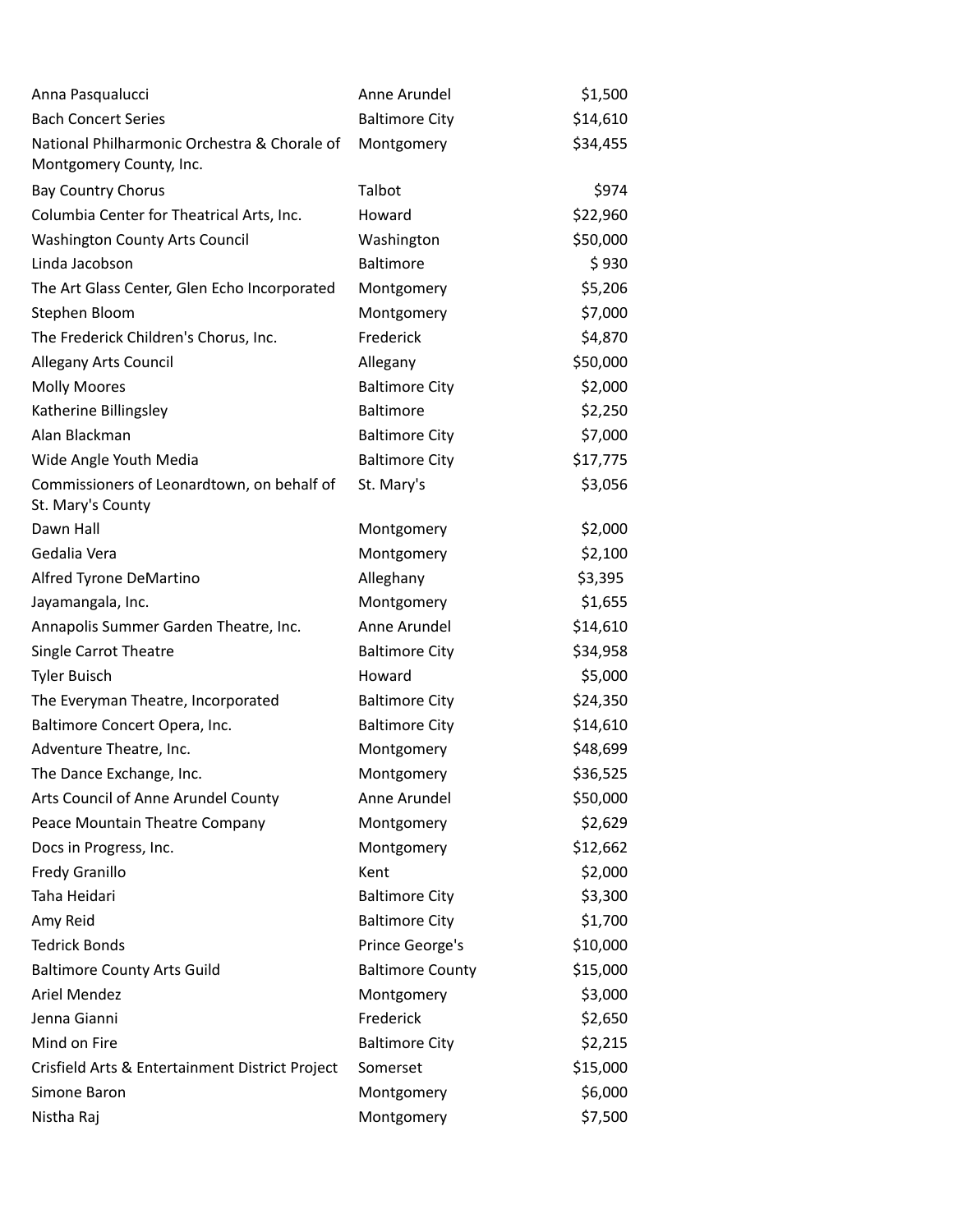| Evan Casey                                          | Montgomery            | \$15,350 |
|-----------------------------------------------------|-----------------------|----------|
| Annapolis Arts District                             | Anne Arundel          | \$15,000 |
| <b>Creative Alliance</b>                            | <b>Baltimore City</b> | \$14,610 |
| Angelica Ballard                                    | St. Mary's            | \$1,350  |
| Marc Marcel                                         | Howard                | \$3,800  |
| Orfeia Vocal Ensemble                               | Montgomery            | \$3,701  |
| The Producers Club of Maryland, Inc.                | <b>Baltimore City</b> | \$24,350 |
| Interplay Orchestra, Inc.                           | Montgomery            | \$15,584 |
| Josette Young                                       | Prince George's       | \$2,215  |
| Gina Hill                                           | Montgomery            | \$2,250  |
| Sandy Spring Museum, Inc.                           | Montgomery            | \$9,350  |
| Kolot Halev                                         | Montgomery            | \$3,896  |
| Other Voices, Inc.                                  | Frederick             | \$6,184  |
| Chesapeake Shakespeare Company                      | <b>Baltimore City</b> | \$24,350 |
| <b>Hyattsville Community Development</b>            | Prince George's       | \$15,000 |
| <b>Stacy Stube</b>                                  | <b>Baltimore</b>      | \$3,201  |
| Cheick Hamala Diabate                               | Montgomery            | \$5,000  |
| Garrett County Arts Council, Inc.                   | Garrett               | \$49,529 |
| Art Institute and Gallery of Salisbury, Inc.        | Wicomico              | \$5,941  |
| Soul in Motion Players, Inc.                        | Montgomery            | \$2,824  |
| Stephen Schuyler                                    | <b>Baltimore City</b> | \$1,000  |
| The Next Ice Age                                    | <b>Baltimore City</b> | \$5,844  |
| Kimberly Williams                                   | Prince George's       | \$2,670  |
| Maryland Choral Society, Inc.                       | Prince George's       | \$1,948  |
| Paula Saneaux                                       | Washington            | \$3,800  |
| Center Stage Associates, Inc.                       | <b>Baltimore City</b> | \$63,947 |
| Shavaun Hairston                                    | Prince George's       | \$8,000  |
| Lauren Muney                                        | <b>Baltimore</b>      | \$7,000  |
| The Avalon Foundation, Inc.                         | Talbot                | \$9,740  |
| Baltimore County Arts & Culture Commission          | <b>Baltimore</b>      | \$50,000 |
| Artpreneurs, Inc.                                   | Montgomery            | \$34,395 |
| Meaghan Toohey                                      | <b>Baltimore City</b> | \$3,000  |
| Washington County Museum of Fine Arts               | Washington            | \$12,175 |
| <b>Baltimore Arts Realty Corporation</b>            | <b>Baltimore City</b> | \$9,740  |
| Joshua Fishbein                                     |                       | \$3,229  |
| Annie Gill                                          | <b>Baltimore City</b> | \$1,100  |
| Contemporary Arts, Inc.                             | <b>Baltimore</b>      | \$6,331  |
| Koenig Private Foundation, Inc.                     | Calvert               | \$48,700 |
| Nicole Jackson                                      | Prince George's       | \$3,862  |
| Young Artists of American, Inc.                     | Montgomery            | \$9,740  |
| Bromo Tower Arts and Entertainment District,<br>Inc | <b>Baltimore City</b> | \$15,000 |
| Pyramid Atlantic, Inc.                              | Prince George's       | \$5,220  |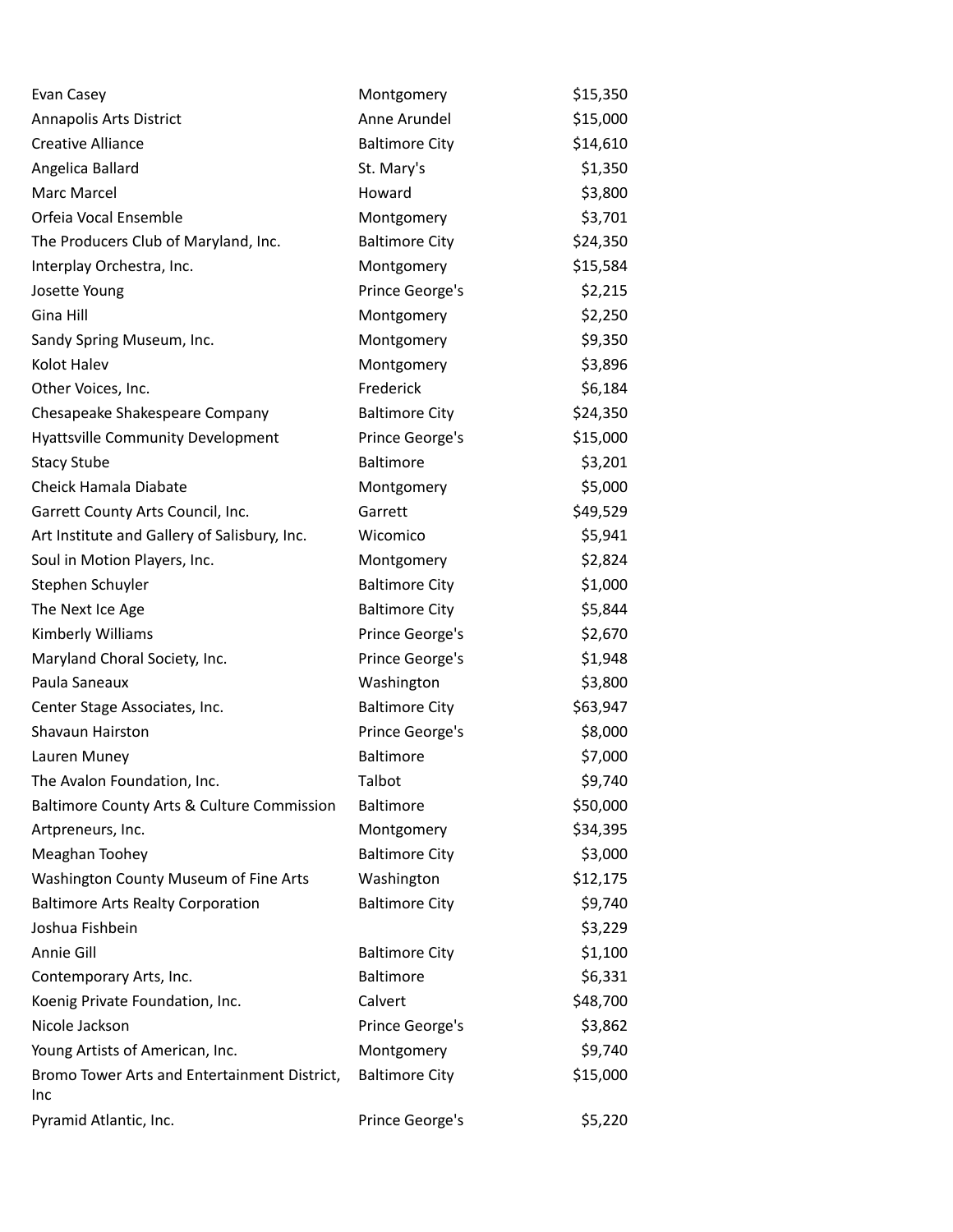| Michael Kirby                                       | <b>Baltimore City</b> | \$2,500  |
|-----------------------------------------------------|-----------------------|----------|
| Germantown Cultural Arts Center, Inc.               | Montgomery            | \$18,691 |
| Arts and Humanities Council of Montgomery<br>County | Montgomery            | \$50,000 |
| Dominick Rabrun                                     | Montgomery            | \$6,000  |
| Weinberg Center for the Arts/City of Frederick      | Frederick             | \$13,447 |
|                                                     |                       |          |
| Art League of Ocean City, Inc.                      | Worcester             | \$53,023 |
| Chestertown Arts & Entertainment District           | Kent                  | \$11,600 |
| <b>Howard County Arts Council</b>                   | Howard                | \$47,440 |
| Chesapeake Arts Center, Inc.                        | Anne Arundel          | \$13,119 |
| Baltimore Symphony Orchestra, Inc.                  | <b>Baltimore City</b> | \$38,959 |
| Daniel Gallagher                                    | Carroll               | \$2,500  |
| Arena Players Incorporated                          | <b>Baltimore City</b> | \$30,973 |
| Leslie Sapp                                         | Montgomery            | \$4,800  |
| CityLit Project, Inc.                               | <b>Baltimore City</b> | \$7,305  |
| Salisbury Wicomico Arts Council                     | Wicomico              | \$50,000 |
| The Ballet Theatre of Maryland                      | Anne Arundel          | \$43,830 |
| Jennifer Cooper                                     | St. Mary's            | \$4,120  |
| Young Audiences of Maryland, Inc.                   | <b>Baltimore City</b> | \$26,785 |
| Rockville Little Theatre, Inc.                      | Montgomery            | \$1,753  |
| Le Mondo, Inc.                                      | <b>Baltimore City</b> | \$5,844  |
| Cameron Falby                                       | <b>Baltimore City</b> | \$1,800  |
| Charles Wieprecht                                   | <b>Baltimore City</b> | \$1,000  |
| Vagabond Players, Inc.                              | <b>Baltimore City</b> | \$7,012  |
| Audrey Herman Spotlighters Theatre, Inc.            | <b>Baltimore City</b> | \$3,658  |
| Druid Heights Community Development<br>Corporation  | <b>Baltimore City</b> | \$5,000  |
| Paul Grabenstein                                    | Frederick             | \$3,854  |
| The National String Symphonia                       | Frederick             | \$2,571  |
| <b>Bill VanGIlder</b>                               | Washington            | \$9,415  |
| Robert Hinkal                                       | Baltimore             | \$2,200  |
| Jeanne S. Noble                                     | Queen Anne's          | \$4,900  |
| Baltimore Rock Opera Society, Inc.                  | <b>Baltimore City</b> | \$15,161 |
| Sobia Ahmad                                         | Montgomery            | \$1,500  |
| Annapolis Shakespeare Company, Inc.                 | Anne Arundel          | \$36,361 |
| Geeta Raj                                           | Prince George's       | \$5,000  |
| Julia Maceikis                                      | Frederick             | \$3,000  |
| The Maryland Symphony Orchestra, Inc.               | Washington            | \$14,610 |
| Baltimore Improv Group, Inc.                        | <b>Baltimore City</b> | \$9,740  |
| The American Visionary Art Museum, Inc.             | <b>Baltimore City</b> | \$41,614 |
| <b>Baltimore Office of Promotion and Arts</b>       | <b>Baltimore City</b> | \$50,000 |
| Gabrielle Lajoie-Bergeron                           | <b>Baltimore City</b> | \$3,000  |